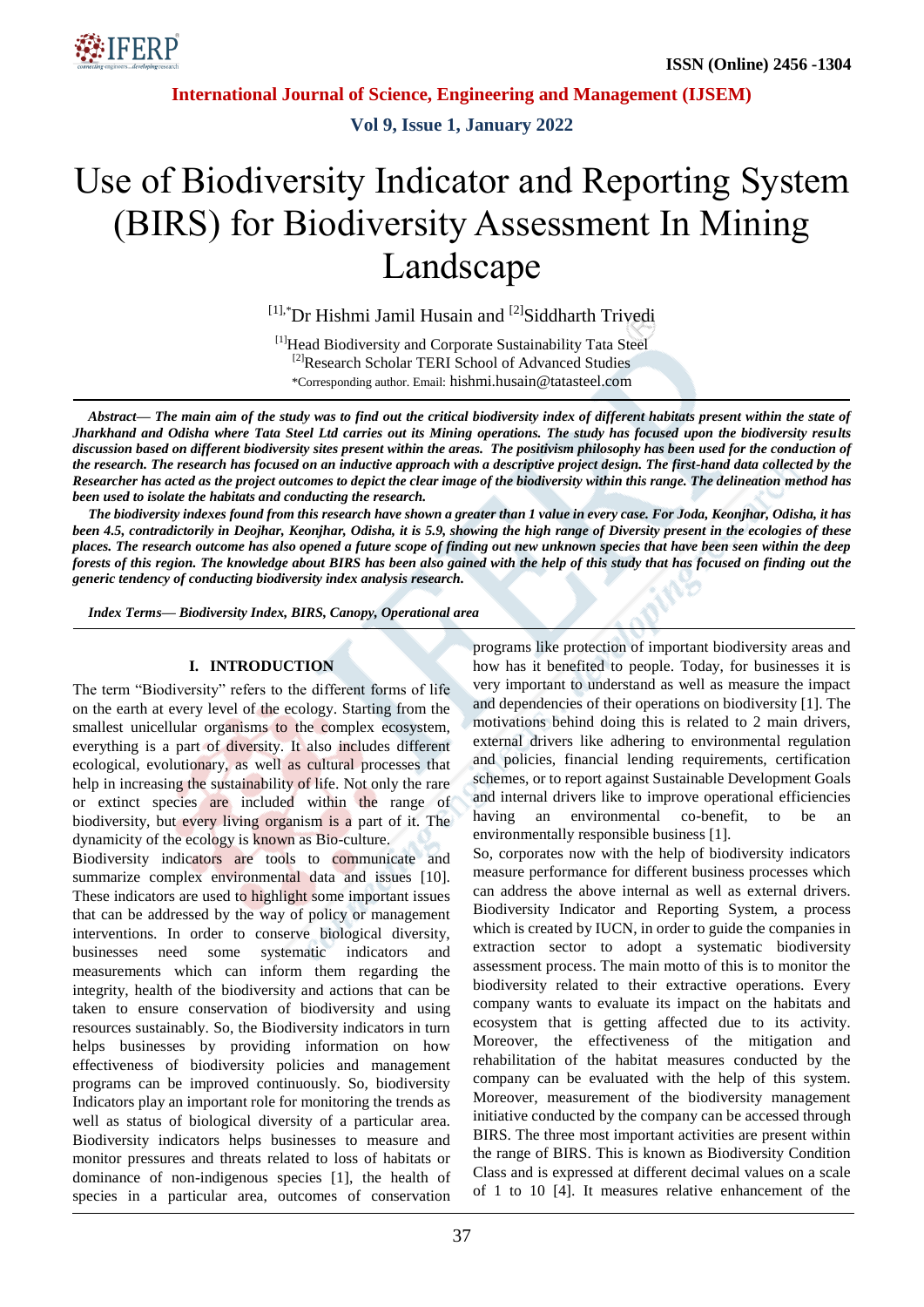

### **Vol 9, Issue 1, January 2022**

biodiversity or its degradation too. Furthermore, analysing the threats or disturbances present within the responsibilities of BIRS is important.

This particular research is related to the critical analysis of the Biodiversity Index and its modification within the operational areas of Tata Steel in Jharkhand and Odisha, states of India. The main focus of the study remains on finding out the causes of the degradation of the ecosystem at the sites in Jharkhand and Odisha due to the existence of the industry. Moreover, the generation of substitute industrial initiatives in order to reduce the negative footprints of the company over the ecosystem present in the places.

Because replication is required for scientific progress, papers submitted for publication must provide sufficient information to allow readers to perform similar experiments or calculations and use the reported results. Although not everything need be disclosed, a paper must contain new, useable, and fully described information. For example, a specimen's chemical composition need not be reported if the main purpose of a paper is to introduce a new measurement technique. Authors should expect to be challenged by reviewers if the results are not supported by adequate data and critical details.

#### **II. AIMS AND OBJECTIVES**

The main aim of the research is to find out the negative environmental impact on the ecosystem and the biodiversity located around the 7 sites chosen for assessment. Some objectives are present within the research like:

•To conduct the biodiversity survey in the habitats of the industries

•To find out the samples of the type of Biodiversity sites present in the chooses 7 sites.

| <b>Terrestrial</b><br><b>Habitats</b> | <b>Freshwater</b><br><b>Habitats</b> | <b>Coastal</b><br><b>Habitats</b> |  |
|---------------------------------------|--------------------------------------|-----------------------------------|--|
| <b>Forests</b>                        | Lakes                                | Mangrov<br>es                     |  |
| Woodlands<br>and<br>Shrub lands       | Ponds                                | Coastal<br>zones                  |  |
| Meadows                               | Wetlands                             | Salt<br>marshes                   |  |
| Rocks                                 | Rivers                               |                                   |  |
| Rural habitats                        | <b>Streams</b>                       |                                   |  |
| <b>Cultivation Field</b>              | Waterfalls                           |                                   |  |
| Abandoned<br>Slopes                   | Canals                               |                                   |  |

|  | <b>Table 1:</b> Different types of Natural Habitats [7] |  |
|--|---------------------------------------------------------|--|
|  |                                                         |  |

To find out the proper strategy for reducing the negative environmental impacts over the biodiversity sites.

#### **III. MATERIALS AND METHODS**

Different processes are present in the biodiversity measures commonly conducted by the companies. These are known as Canopy Fogging, Quadrat Sampling, Transect Sampling, as well as Netting [11]. Canopy Fogging is used for finding out the biodiversity of insects. A little amount of insecticide is sprayed at the top of a tree, and the dead insects are collected on a large screen for analysing their features. Quadrat Sampling is the process of sampling number of different species and their density by creating a plastic sheet. In this plastic square, or plastic stakes and strings, an area of 1 square meter by 20 square meters is made and the total number of different species within that space is analysed.

Transect sampling is the process of dividing the total area by rope or string at an equal interval and evaluating the biodiversity within the range. Netting is the process of creating fine mesh for catching the bats and birds in the case of the terrestrial ecosystem and fishes for the aquatic ecosystem [8]. After the catching is done, the species are analyzed for biodiversity evaluation. This process mainly includes the DNA culture, genetic analysis, Blood type culture, and other tools are used.

Every research has its philosophy, design, and approach that makes it unique as well as defines the way of progressing with the work. This research follows the philosophy of Positivism because, in the positivism philosophy of research conduction, the critical and analytical survey of quantitative information is done [2]. Furthermore, this research undergoes the inductive approach, where it creates a research question and uses different kinds of theoretical frameworks, and analysed Data for the achievement of the research objectives. On the other hand, the research is a descriptive one that mainly focuses on detailed data analysis and pattern evaluation.

In this particular research, the primary Data Collection is conducted through different survey methods. The primary Data Collection is conducted by going at 7 different sites across Jharkhand and Odisha. The habitats have been divided into three different areas, operational area, rehabilitation area, as well as Natural Habitats [7]. The operational area of this research is defined as those places, where the company has stopped working more than two years ago, and new species can be found. The Rehabilitation Areas are those portions where the extraction of neutrality due to the company activities have been ceased more than five years ago, and a huge amount of biodiversity can be found in those areas. The natural Habitat section has been divided into three different subparts. These three subparts are known as Terrestrial Habitats, Freshwater Habitats, and Coastal Habitats.

BIRS includes three main sub-processes within it, like Delineation of Habitat, Habitat Assessment, and Site Condition Class Evaluation. In this research, the habitats are delineated with the help of two types of maps, like Used Land map, as well as Covered Land Map, known as LU/LC map.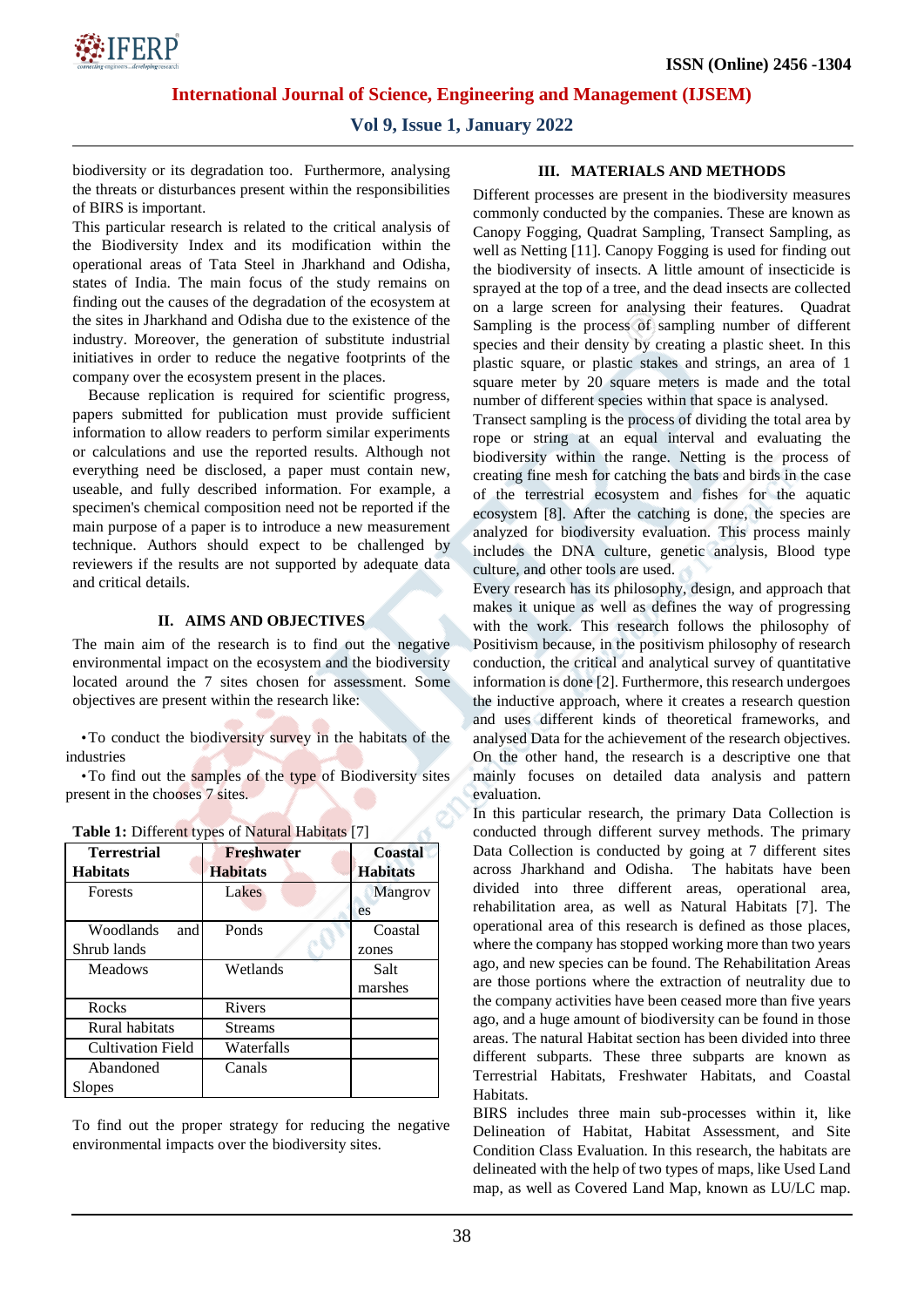

# **Vol 9, Issue 1, January 2022**

The survey points are selected in the next stage with the two types of area discrimination. Up to 5 to 6 points in the map are selected that have a large area within the habitats, and at least two areas are selected with smaller habitats [3].



**Fig. 1:** Different ecosystem types [3]

Third stage included site visiting and survey conduction with the help of the above-mentioned processes like Canopy Fogging, Netting, and so on. In the next step, the BIRS habitat Questionnaire is used for assessing the habitats. The Questionnaire includes different simplified queries needed for delineation of the habitats. After the proper conduction questionnaire session, the excel sheet is made with the help of Habitat Condition Class creation through scaling it based on 10. The last step is evaluating the Biodiversity Index by entering the Land Use/ Land Cover Mapping.

### **IV. RESULTS AND DISCUSSIONS**

From this research, a clear picture of the current situation of the biodiversity in the chooses 7 sites of Jharkhand and Odisha states has been found. The first process that is done is isolating different types of areas based on their features and finding out their periphery in the units of square meters [9]. In the next table, a brief discussion about the different types of Habitats is discussed.

| <b>Table 2:</b> The habitat distinction based on area and features [9] |                                               |                 |  |  |  |  |
|------------------------------------------------------------------------|-----------------------------------------------|-----------------|--|--|--|--|
| <b>Land Type</b>                                                       | <b>Distinguishing Feature</b>                 | Area            |  |  |  |  |
|                                                                        |                                               | (Hectare Acres) |  |  |  |  |
| Cultivated Land                                                        | This Land type is used at ploughing           | 94              |  |  |  |  |
|                                                                        | fields, irrespective of the owners.           |                 |  |  |  |  |
| Forest Land                                                            | This land type has at least 75% canopy        | 111             |  |  |  |  |
|                                                                        | cover and is mandatory for BIRS assessment    |                 |  |  |  |  |
| Wood land or Shrub Land                                                | This land type has less than 75% canopy       | 398             |  |  |  |  |
|                                                                        | cover and is used in BIRS analysis.           |                 |  |  |  |  |
| <b>Grass Land</b>                                                      | This land type includes parks and             | 10              |  |  |  |  |
|                                                                        | gardens. Most grasses are found in this type  |                 |  |  |  |  |
|                                                                        | of land. A little number of huge trees are    |                 |  |  |  |  |
|                                                                        | found.                                        |                 |  |  |  |  |
| River                                                                  | It includes all streams, canals, and          | 10              |  |  |  |  |
|                                                                        | drainage systems present within the survey    |                 |  |  |  |  |
|                                                                        | area.                                         |                 |  |  |  |  |
| Pond                                                                   | It includes every kind of man-made water      | 32              |  |  |  |  |
|                                                                        | reservoir present within the area.            |                 |  |  |  |  |
|                                                                        |                                               |                 |  |  |  |  |
|                                                                        |                                               |                 |  |  |  |  |
|                                                                        |                                               |                 |  |  |  |  |
|                                                                        |                                               |                 |  |  |  |  |
|                                                                        |                                               |                 |  |  |  |  |
| <b>Rehabilitation Area</b>                                             |                                               |                 |  |  |  |  |
| Rehabilitation                                                         | This area includes those portions that        | 11              |  |  |  |  |
| <b>Observatory Dump</b>                                                | have not undergone any extraction within      |                 |  |  |  |  |
| type 1                                                                 | the last five years.                          |                 |  |  |  |  |
| Rehabilitation                                                         | This area includes those portions that        | 12              |  |  |  |  |
| Observatory Dump Type 2                                                | have not undergone any extraction within      |                 |  |  |  |  |
|                                                                        | the last two to five years.                   |                 |  |  |  |  |
| Rehabilitation                                                         | This area includes those parts that have      | 10              |  |  |  |  |
| Observatory Dump Type 3                                                | not undergone any extraction within the last  |                 |  |  |  |  |
|                                                                        | one or more years.                            |                 |  |  |  |  |
| Operational Area                                                       | This area is the portion within the area of   | 1065            |  |  |  |  |
|                                                                        | the survey that is excluded from the research |                 |  |  |  |  |
|                                                                        | work.                                         |                 |  |  |  |  |

**Table 2:** The habitat distinction based on area and features [9]

Totally 102 sites are surveyed for the conduction of this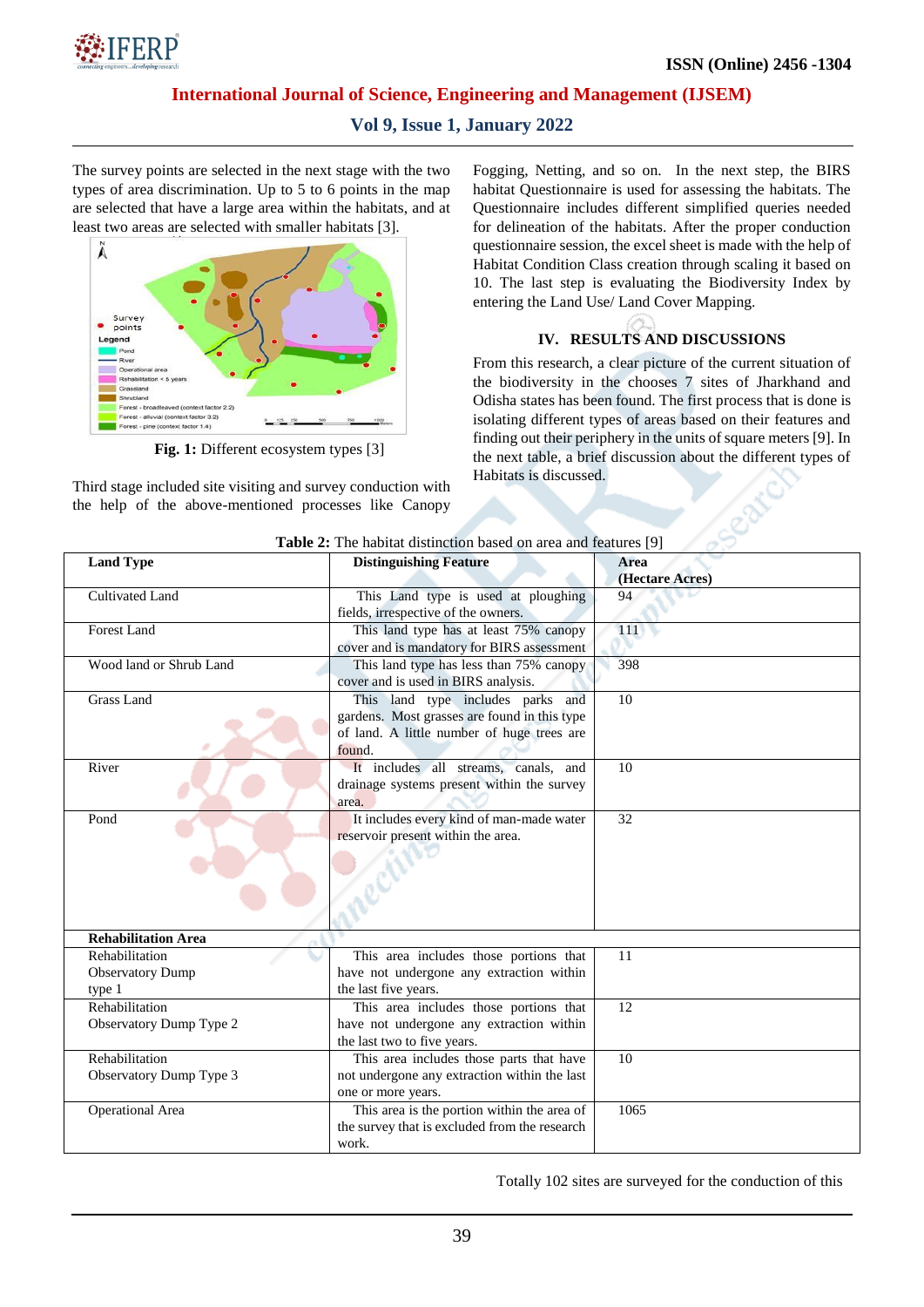

# **Vol 9, Issue 1, January 2022**

finding out the biodiversity. The Noamundi site has almost 20 biodiversity sites that have characteristics of different

types of lands.

**Fig. 2:** BIRS Habitats with location of Sampling Points in the map of Noamundi, West, Jharkhand



On the other hand, the Sukinda area was searched for finding out the 9 biodiversity sites present within the area. Moreover, the Tata steel Ltd is one of the greatest domestic steel industries present within India and has its wings at West Bokaro and Jharia [6]. From these two places, almost 38 biodiversity sites have been found. In the next table, the found data from different biodiversity sites within these places are discussed.

| Habitat                 | Joda,            | Deojhar,         | Sukind,  | Barbil,          |
|-------------------------|------------------|------------------|----------|------------------|
|                         | Keonjhar, Odisha | Keonjhar, Odisha | Jajapur, | Keonjhar, Odisha |
|                         |                  |                  | Odisha   |                  |
| Forest                  |                  |                  |          |                  |
| Woodland                |                  |                  |          |                  |
| Grassland               |                  |                  |          |                  |
| Cultivated Land         |                  |                  |          |                  |
| River/Stream            |                  |                  |          | 2                |
| Lake/Pond               |                  |                  |          |                  |
| <b>Operational Area</b> |                  |                  |          |                  |

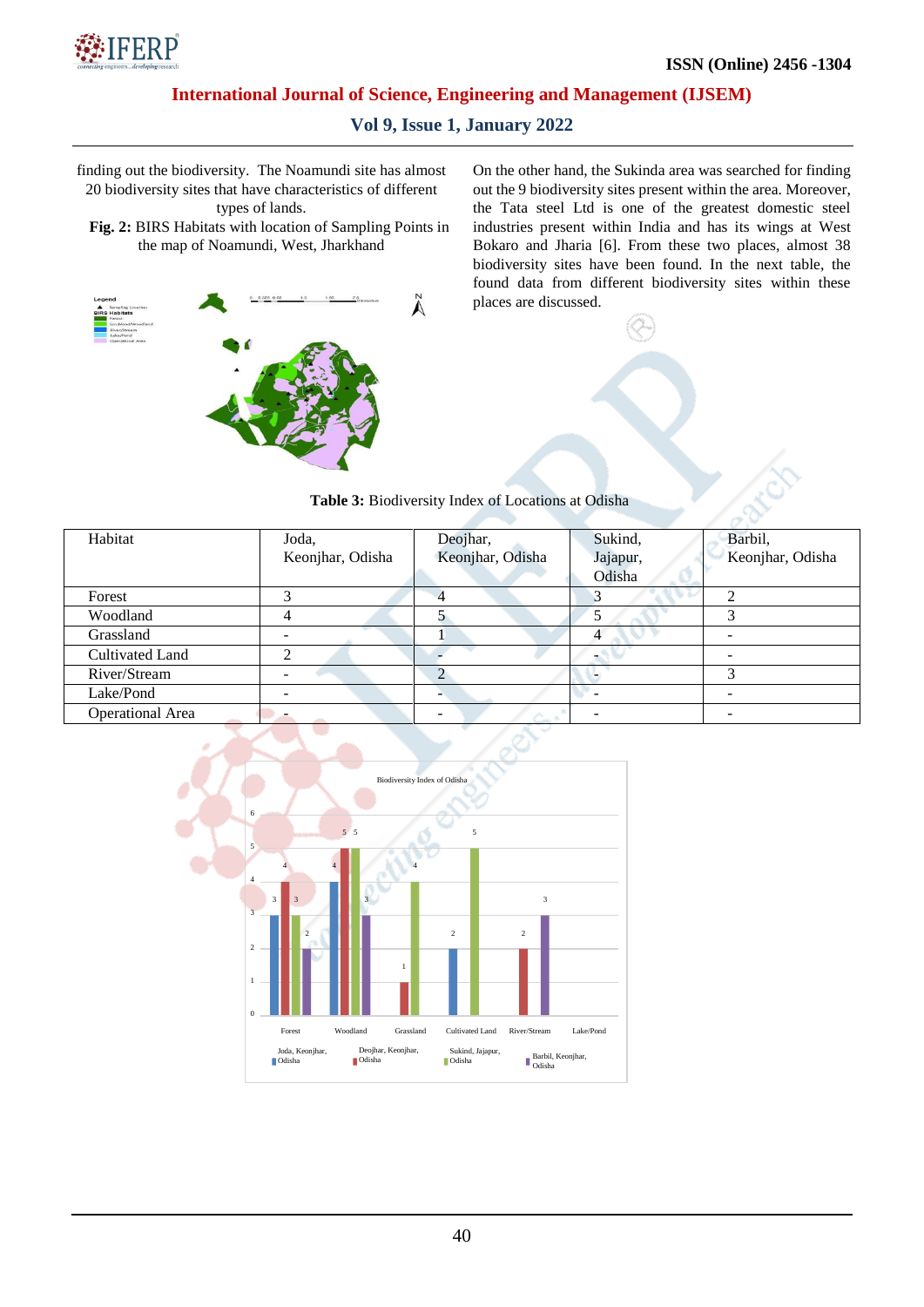

**Vol 9, Issue 1, January 2022**



**Fig. 3-** Biodiversity Index of the Locations in Odisha

Deojhar, Keonjhar, Odisha (Biodiversity Score-6) Sukind, Jajapur, Odisha (Biodiversity Score-3) Comparative Analysis of Forest Presence in Odisha at sites with Highest and Lowest Biodiversity Index score (Source- Google Earth Engine)

#### **Table 4:** Biodiversity Index of Locations at Jharkhand

| Habitat                 | Noamundi, West, | Ghatotand, Mandu | Jharia,   |
|-------------------------|-----------------|------------------|-----------|
|                         | Jharkhand       | Ramgarh,         | Jharkhand |
|                         |                 | Jharkhand        |           |
| Forest                  |                 |                  |           |
| Woodland                |                 |                  | 4         |
| Grassland               |                 |                  |           |
| Cultivated Land         |                 |                  |           |
| River/Stream            |                 |                  |           |
| Lake/Pond               |                 |                  |           |
| Site Biodiversity Index | 5.5             | 3.5              |           |







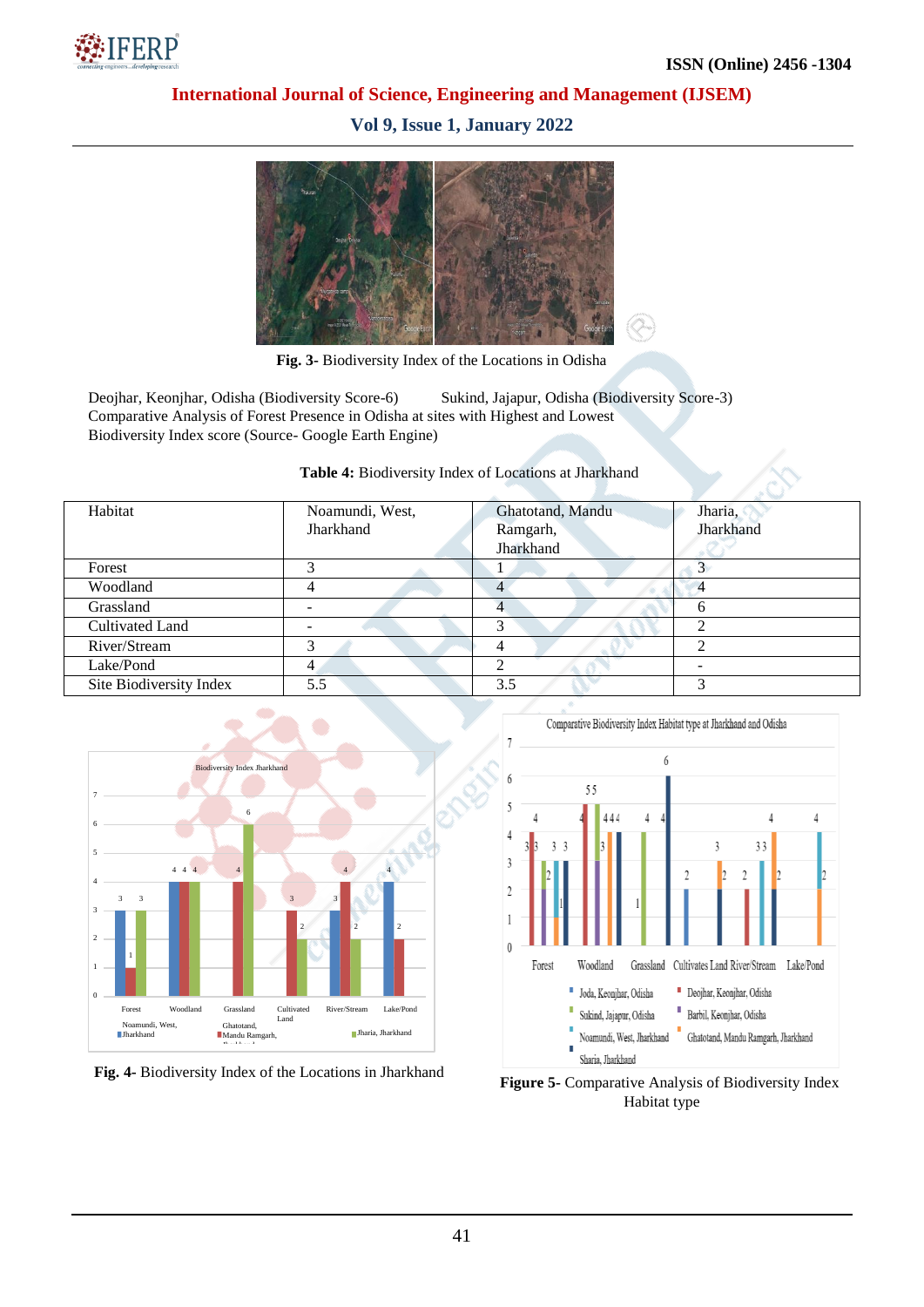|  |  | Vol 9, Issue 1, January 2022 |  |
|--|--|------------------------------|--|
|  |  |                              |  |

| <b>THOIC</b> To INVERGE DROGHVEISH, HRICA DOOLO OF OGRSHIP |                |                  |               |                     |                |  |
|------------------------------------------------------------|----------------|------------------|---------------|---------------------|----------------|--|
|                                                            | Joda, Keonjhar | Deojhar,         | Sukind,       | Barbil.             | <b>AVERAGE</b> |  |
|                                                            | Odisha         | Keonjhar, Odisha | Jajapur disha | Keonjhar,<br>Odisha | <b>SCORE</b>   |  |
| Site Biodiversity Index                                    | -4.5           |                  |               |                     | 4.625          |  |
| Score                                                      |                |                  |               |                     |                |  |

#### **Table5:** Average Biodiversity Index Score of Jharkhand Noamundi, West, Jharkhand Ghatotand, Mandu Ramgarh, Jharkhand Jharia, Jharkhand AVERAGE **SCORE** Site BiodiversityIndex Score 5.5 3.5 3.5 3.5 4 and habitat rehabilitation measures. Important question is 4.6 4. 4. 4. 4.



#### **Fig. 6-** Comparative Analysis of Average Biodiversity Index Score

It can be inferred from the above comparative analysis graph that sites present in state of Odisha has overall better biodiversity index score as compared to sites present in the state of Jharkhand. From the above table, the Biodiversity Index of different sites present with the area selected is found. The most significant Biodiversity has been found in the Noamundi iron ore mine area, where a total of 1200 Hectare land is present within the territories [5]. The found 19 sample sites have provided a huge biodiversity index, almost 5.5 to 6. On the other hand, the highest Biodiversity index has been seen from the Deojhar area. The other sites have shown medium or micro biodiversity. Despite these, it is found that almost all sites have biodiversity greater than 1, indicating a high level of biodiversity. Except Sukind, Jajapur site, all other Sites locates in Odisha have a very good biodiversity index score.

### **V. CONCLUSION**

Most of the companies wanted to know how they are affecting the habitats and ecosystems for which they are responsible under new regulatory framework and international conventions like post 2020 declaration of Convention of Biological Diversity. To get further approvals it is important to have understanding about their mitigation How to measure our Biodiversity Management performance. Till date in India, area under plantation is used to indicate the biodiversity performance. With help of BIRS annual calculation of biodiversity condition index (expressed as Biodiversity class condition) which is on a scale of 1-10 is measured to relative progress or degradation which help in analyse the threats/ disturbances in each habitat.

The research has been a very significant initiative for measuring the biodiversity indexes present within the biodiversity sites of the Chota-Nagpur Plateau area, especially different regions present. The most important feature of the study is that it has not compromised the life of any living plants or animals. Another important outcome of the research is that the Tata Steel Ltd has very little negative footprint over biodiversity sites present within the company lands. The Biodiversity Index value over 1 is the proof of this positive approach of the company. The research has opened the scope of conducting a critical analysis regarding the species present within the habitats. Furthermore, future studies can focus upon the generation of new strategies for conserving the different species living within the places.

### **REFERENCES**

- [1] Addison, P. F. E., Carbone, G., McCormick, N. (2018) The development and use of biodiversity indicators in business: an overview. Gland, Switzerland: IUCN. vi + 16pp
- [2] Albueajee, A.I., Hassan, F.M. and Douabul, A.A.Z., (2020). Phytoplankton Species Composition and Biodiversity Indices in AUDA Marsh-Southern Iraq. The Iraqi Journal of Agricultural Science, 51, pp.217-228.
- [3] Avcı, M., (2020) "Primary Conservation Area Selection with Biodiversity Indices: A Case Study on the Kargı and Karpuz River Valleys (Mediterranean Region–Turkey). Journal of Geography, (41), pp.147-164.
- [4] Giljohann, K.M., Kelly, L.T., Connell, J., Clarke, M.F., Clarke, R.H., Regan, T.J. and McCarthy, M.A., (2018). Assessing the sensitivity of biodiversity indices used to inform fire management. Journal of applied ecology, 55(2), pp.461-471.
- [5] Heydari, A., Safari, O. and Ahmadnia Motlagh, H., (2020). "Evaluation of ecosystem health of Bazangan wetland (Mashhad-Iran) via qualitative, biological and biodiversity indices". Applied Biology, 33(3).